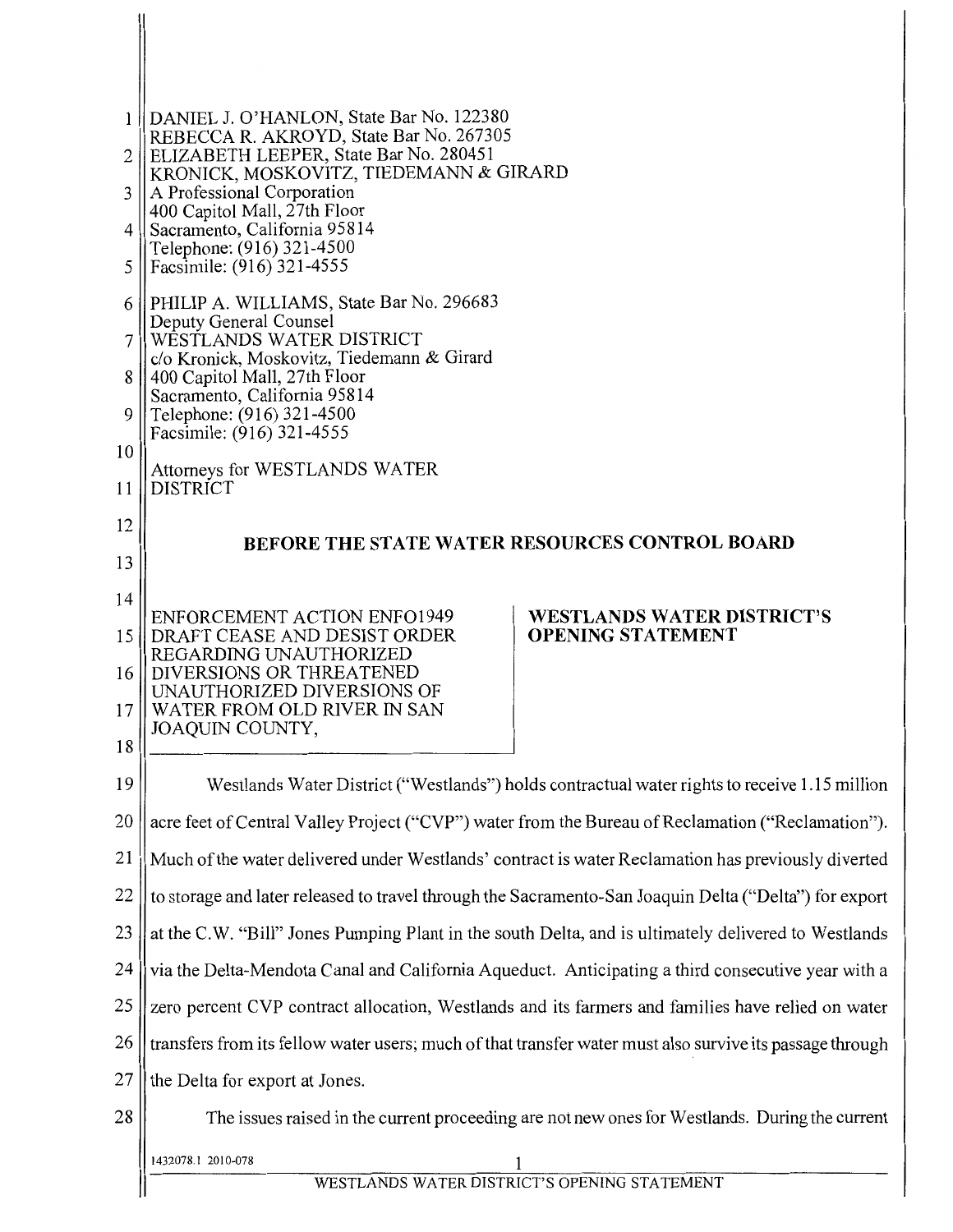drought, Westlands' staffhas made repeated presentations to the State Water Resources Control Board  $\mathbf{1}$ 2 ("State Water Board") and its staff. Westlands has encouraged the State Water Board to protect water 3 || released from federal reservoirs as it travels through the Delta, and Westlands has highlighted when 4 the available data indicates inadequate flows on the Sacramento or San Joaquin rivers to support the 5 diversions occurring in the Delta. Parties in the Delta have responded by arguing that the Delta is 6 "different," implying that the existing water rights regime is somehow insufficient to meet the 7 complexities of a tidal estuary that has been significantly altered by man. While aspects of this 8 argument may hold some merit, these maneuvers have not provided clarity or a path toward a durable 9  $\parallel$  regime. Westlands has also advocated for measuring and monitoring efforts, as called for by law,<sup>1</sup> 10 which would equip the State Water Board with the data it needs to regulate the diversion of waters of 11 the state. That advocacy was often met with claims that such measurements are not "locally cost 12  $\parallel$  effective," which has resulted in an absence of data – a "black box" of water use in the Delta that may 13 be exploited to maintain the status quo. Finally, both Westlands and the San Luis & Delta-Mendota 14 Water Authority (of which Westlands is a member) have consistently engaged in litigation and in 15  $\parallel$  enforcement proceedings regarding diversions of water in the Delta believed to be unlawful.<sup>2</sup> The 16 responses in these fora have often been allegations of a lack of State Water Board jurisdiction or 17 violation of due process – which has effectively achieved an internal state of anarchy in the Delta. To 18 be sure, the Delta is not extra-territorial, and there is a process that its water users are both afforded 19  $\parallel$  and to which they are subject.

20 Westlands' primary interests in Enforcement Action ENFO 1949 ("Enforcement Action") are 21 || twofold. First, Westlands encourages the State Water Board to protect CVP water from unauthorized 22 diversions, including threatened and actual unauthorized diversions by The West Side Irrigation 23 District ("WSID"). WSID's right to divert Old River water is limited by the terms of its water right 24 license and by principles of California water law; therefore any diversion that occurs outside those

 $25$  || 1 See, e.g., Wat. Code, § 85086.

<sup>26</sup> 2 See, e.g., *ElDorado Irr. Dist. v. SWRCB* (2006) 142 Cal.App.4th 937; *Youngv. SWRCB* (2013) 219 27 Cal.App.4th 397; *Modesto Irr. Dist. v. SWRCB*, Sacramento Superior Court Case No. 34-2011-<br>
27 Cal.App.4th 397; *Modesto Irr. Dist. v. SWRCB*, Sacramento Superior Court Case No. 34-2011-80000803; Woods Irrigation Company Cease and Desist Order Proceeding, leading to Order WR  $28$  || 2016-0006-EXEC.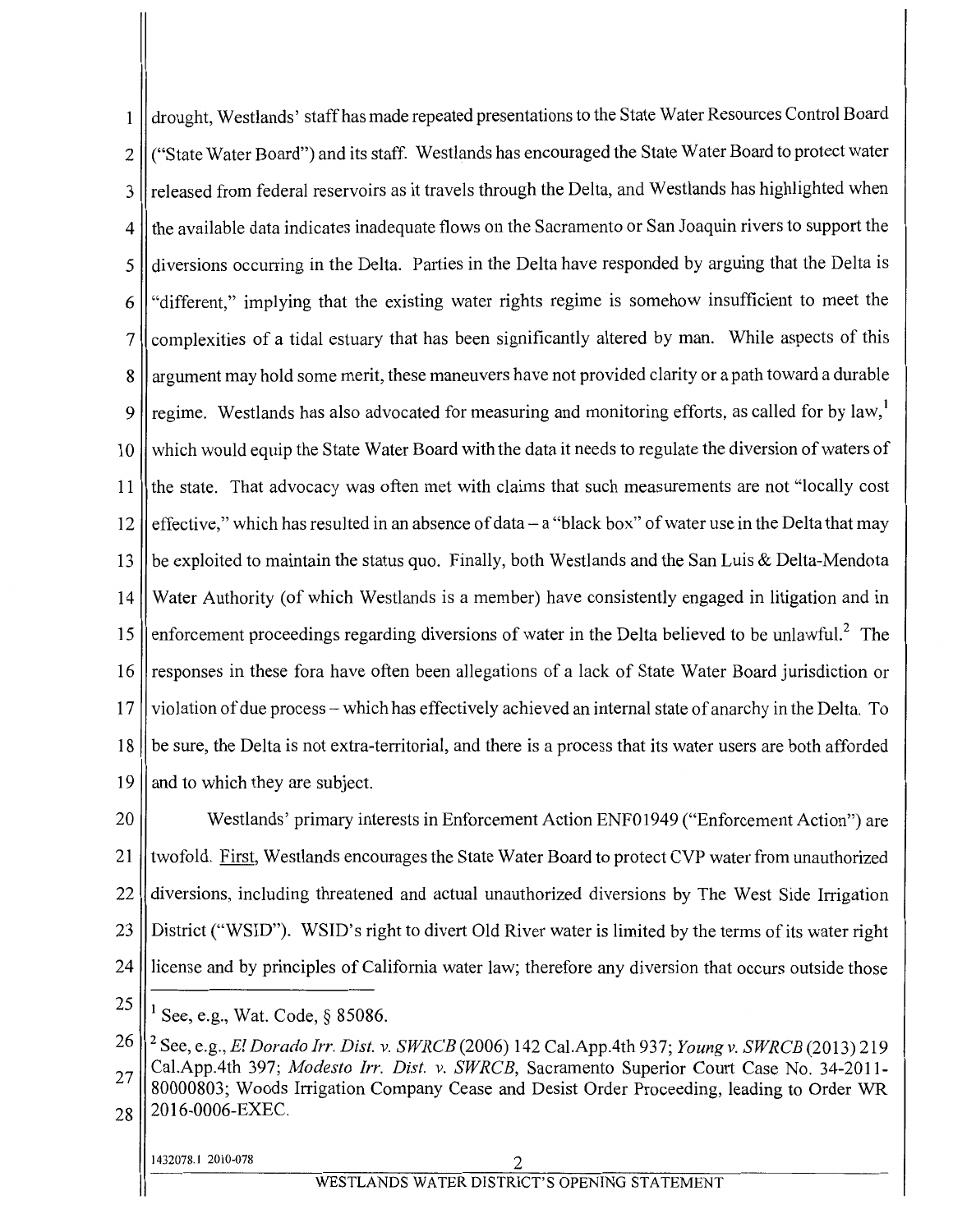1 | limits is an unlawful diversion and is appropriately subject to enforcement. Second, Westlands 2 || supports the State Water Board's ability to effectively and properly enforce against unauthorized 3 || diversions. In the exercise of this authority, it is imperative that, when the State Water Board 4 determines water is not available for diversion and issues an order to a water user to cease the 5 diversions upon which he or she relies, not only are the order and its underlying bases *actually*  6 || legitimate, but the entire institution of water rights enforcement underlying the order is *perceived* as 7 || legitimate. Westlands stands squarely beside its fellow water users against the arbitrary application of 8 || unaccountable authority that deprives men and women of one of nature's most fundamental rights: *9* water.

 $10$  II.

11

### The State Water Board Must Protect CVP Water From Threatened or Actual Unauthorized Diversions of Water by WSID

12 Because unauthorized diversions from Old River may reduce the supply of CVP and transfer 13 water available for diversion and use by Westlands, Westlands has an interest in ensuring that the 14 State Water Board can protect the water of the state from unauthorized diversions, including 15 threatened and actual unauthorized diversions by WSID. This Enforcement Action involves a draft 16 cease and desist order ("CDO") issued to WSID by the State Water Board pursuant to Water Code 17 Section 1831. (WR-1.) Section 1831, subdivision  $(d)(1)$ , authorizes the State Water Board to issue a 18 CDO "in response to a violation or threatened violation of ... [t]he prohibition set forth in Section 19 1052 against the unauthorized diversion or use of water ... " Part of the State Water Board's 20 enforcement against such unauthorized diversions is delineating the limits of applicable water rights 21 and holding water users to those limits.

22 WSID's post-1914 appropriative water right is defined by License 1381, which identifies Old 23 || River, a tributary of the San Joaquin River, as WSID's source of supply. (WSID0005.) WSID is 24 || entitled to divert and use water only to the extent allowed in its license. (See Wat. Code,  $\S$  1381; see 25 also Wat. Code,§§ 1605, 161 0; *Pleasant Valley Canal Co. v. Borror* (1998) 61 Cal.App.4th 472, 176 26 ["Appropriators ... may divert only so much water as is authorized by their particular water right."].) 27 The presence of water at WSID's point of diversion does not necessarily entitle WSID to divert that 28 Wester under License 1381 or any other claim of right.

1432078. I 2010-078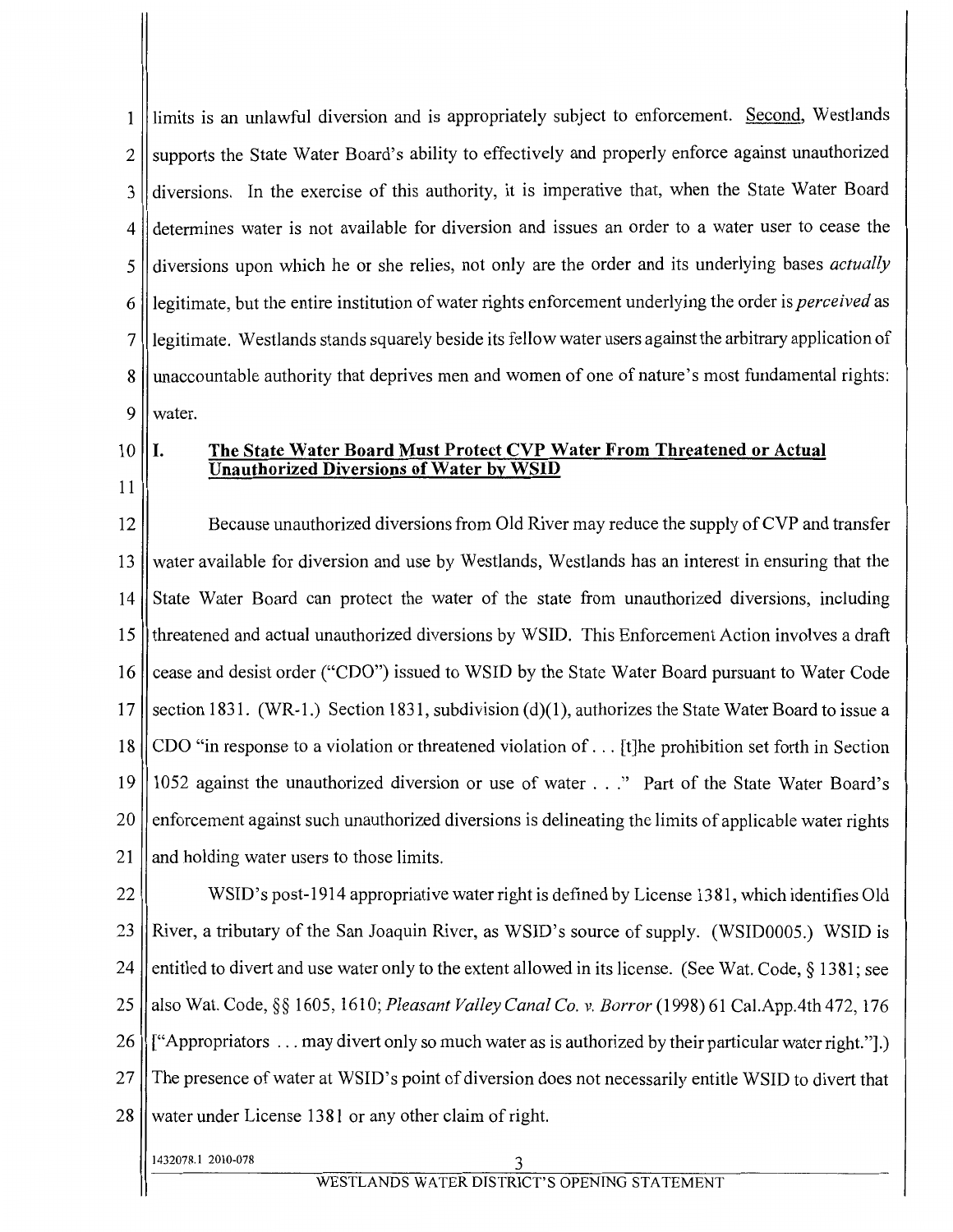<sup>1</sup>\_\_ First, License 1381 does not entitle WSID to divert stored water. (See, e.g., *El Dorado*  2 *Irrigation Dist.* v. *SWRCB* (2006) 142 Cal.App.4th 937, 976; *Phelps v. SWRCB* (2007) 157 3 Cal.App.4th 89, 107, 111; SWRCB Order WR 2004-004 at pp. 16.) Although WSID does not indicate 4 whether stored water was present at its point of diversion during the relevant months in 2015, the 5 | evidence shows that Reclamation and the Department of Water Resources made releases from storage 6 || throughout 2015. (See SWC0001 at  $\P$  18.) To the extent water present at WSID's point of diversion 7 included CVP water that was previously stored by Reclamation, that stored water was not "available" 8 for diversion by WSID under License 1381.

9 ||<br>Second, to the extent the State Water Board has properly concluded that water is not available 10 under WSID's license, WSID has not shown whether some or all of the water present at its point of 11 diversion is abandoned and therefore potentially subject to appropriation under some of other claim of  $12$  right. As an appropriator, WSID may only divert natural flow or "foreign" water that has been 13 abandoned. *(United States v. SWRCB* ( 1986) 182 Cal.App.3d 82, 116; *Stevens v. Oakdale Irrigation*  14 *Dist.* (1939) 13 Cal.2d 343, 348-349.) WSID is not entitled to non-abandoned fresh water sources 15 || present in Old River when water is not available under WSID's license.

16 Third, although WSID may be entitled to divert drain water from Bethany Drain even when 17 Old River water is not available for diversion under License 1381, WSID's ability to divert drain 18 water that has been commingled with other water sources is limited. Drain water from Bethany Drain 19 commingles with other water sources in the WSID Intake Canal. (WSID UMF  $\parallel$  23; WR-1 at p. 7.) 20 WSID may not be entitled to divert the mixture if absent the commingling, the drain water could not 21 be put to reasonable and beneficial use. (Cal. Const., Art. X,§ 2; *Joslin v. Marine Municipal Water*  22 *Dist.* (1967) 67 Cal.2d 132, 143.) And WSID is not entitled to divert water that is of better quality 23 than would exist under natural conditions. (See *Wright v. Best* (1942) 19 Cal.2d 368, 378-79; see also 24 *Crum v. Mt. Shasta Power Corp.* (1931) 117 Cal.App. 586, 610.) For the relevant period in 2015, 25 WSID has not established that it could put water from Bethany Drain to reasonable and beneficial use,  $26$  | absent its commingling with other sources.

27 WSID's diversion of commingled water is further limited by the prohibition against 28 diminishing "water already appropriated by another." (Wat. Code, § 7075.) This prohibition

1432078.1 2010-078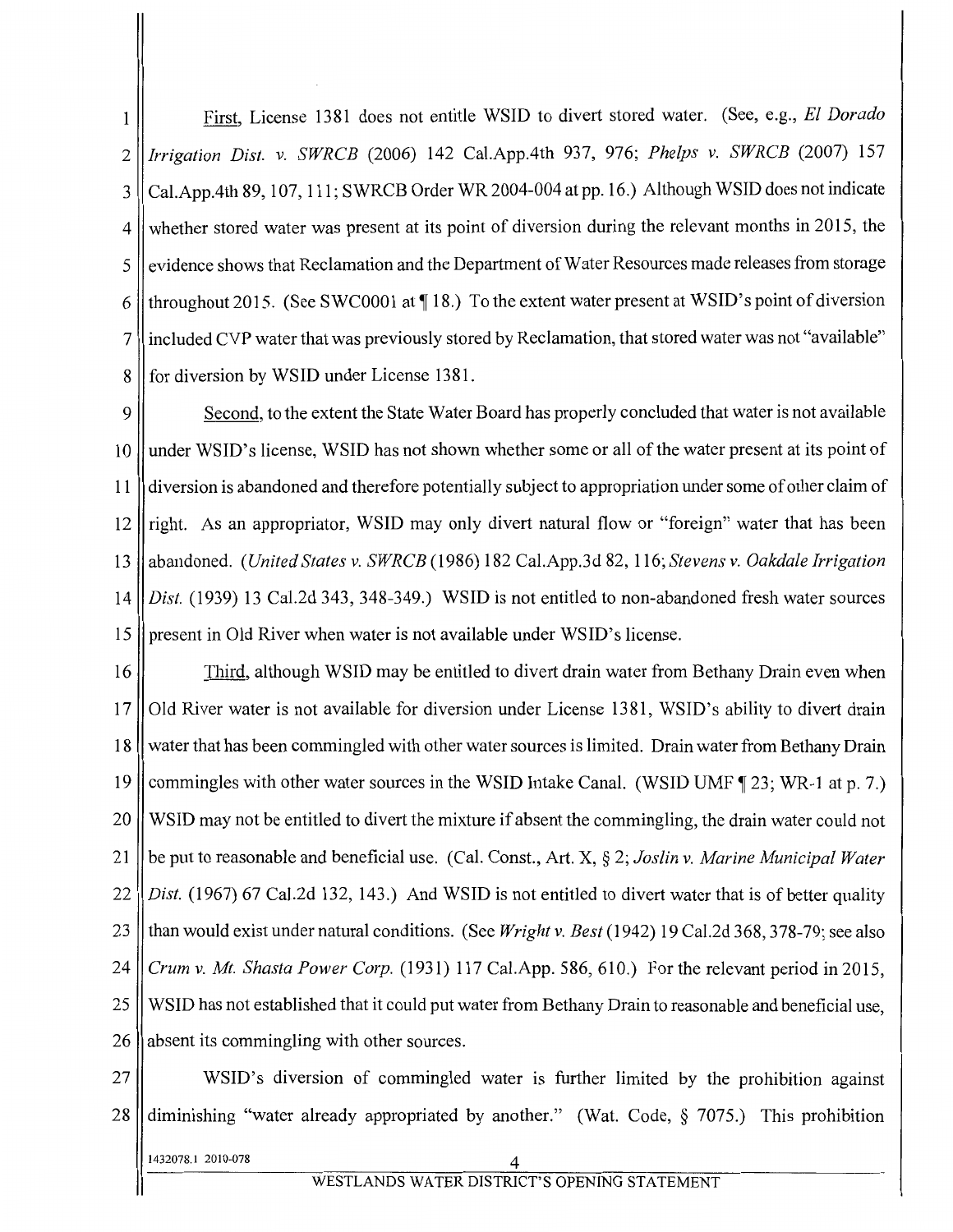1 || precludes a water user from commingling that diminishes the water quality of another water user's 2 water. *(Butte Canal* & *Ditch Co. v. Vaughn* (1858) 11 Cal. 143, 152-154.) Thus, WSID cannot 3 | commingle water from Bethany Drain with stored water and other non-abandoned fresh water sources 4 || if doing so impairs the higher water quality of those sources so they are no longer usable by others 5 entitled to them. For example, if WSID's diversion of the Bethany Drain-Old River commingled  $6$  mixture reduces the quality of water remaining in Old River, then WSID may be diminishing 7 Reclamation's exercise of its CVP water rights by impairing its ability to meet water quality 8 | objectives and serve other CVP purposes. WSID is not entitled to diminish CVP water in this way.

10

#### $9$  || II. The State Water Board Must be Able to Effectively and Properly Enforce Against Unauthorized Diversions

11 For the same reasons that Westlands has an interest in the State Water Board's enforcement 12 against unauthorized diversions from Old River, Westlands has an interest in seeing that the State 13 Water Board can make the underlying water availability determinations necessary to exercise its 14 || authority to prevent the unlawful diversion of water. (See Wat. Code, § 1825.) The need for such 15 determinations is heightened during times of drought. Without the ability to undertake threshold 16 availability analyses, the State Water Board may effectively be precluded from issuing CDOs or 17 || imposing administrative civil liability to enforce against unauthorized diversions or trespasses when 18 inadequate water is available to serve all water rights. (Wat. Code,§§ 1831, 1055.)

19 In order for the State Water Board to effectively enforce against unauthorized diversions 20 during times of shortage, it must be able to undertake large-scale water availability analysis and make 21 large-scale determinations of availability. It must be able to set certain rules about how water 22 availability analyses will be undertaken. However, unfettered deference to the State Water Board's 23 choice of methodology is not warranted. At the same time the State Water Board should be 24 endeavoring to effectively prevent the unlawful diversion of water, it must *properly* be enforcing 25 against the same. This is not to say that all of WSID's criticisms of the State Water Board's water 26 availability analysis are valid. They are not. But improvements are warranted, and more should be 27 done to involve stakeholders and improve methodologies in preparation for continuing and future  $28$  | conditions of shortage.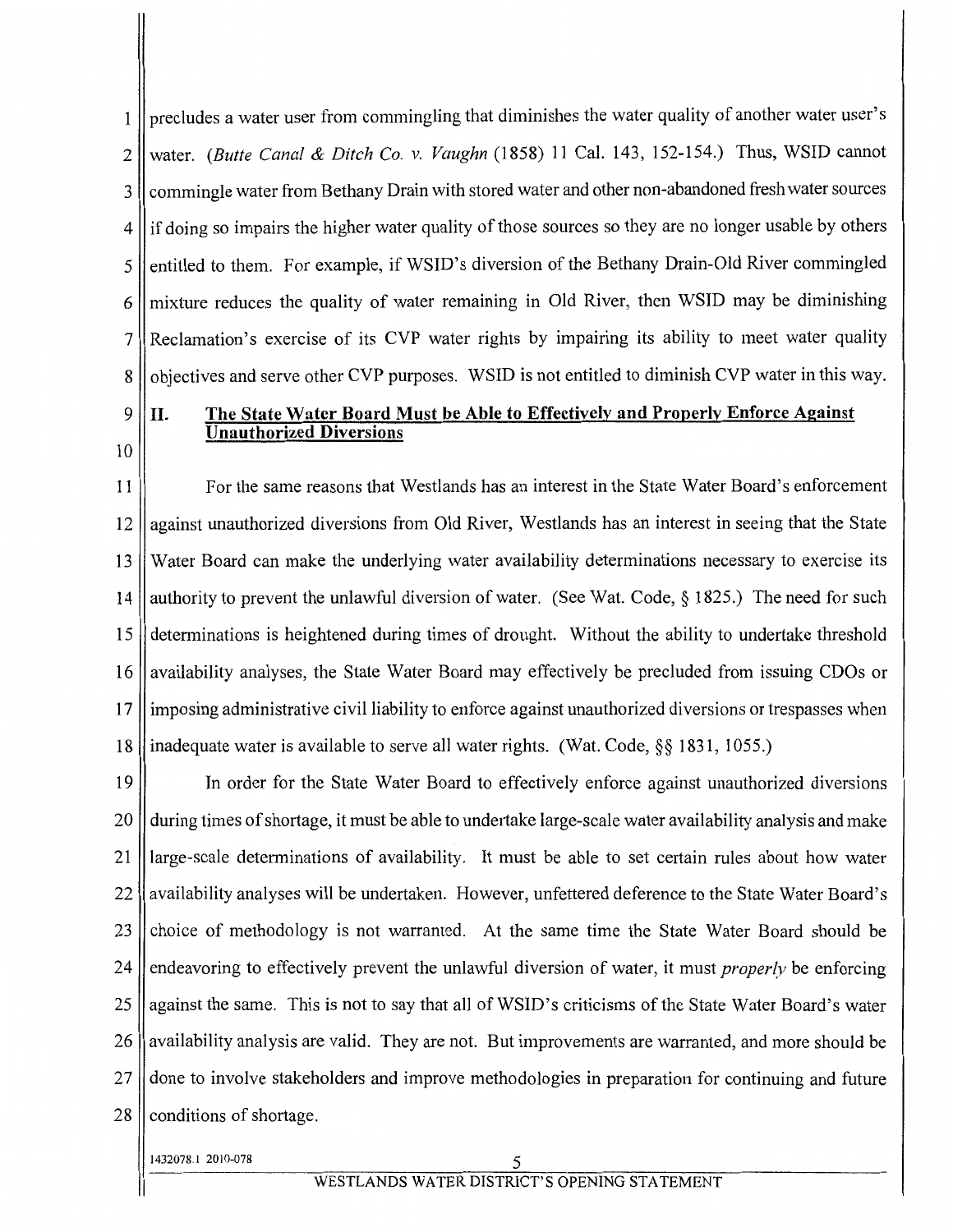# 1 2

## **A. The State Water Board May Determine Water Availability for the Purpose of Enforcing Against Unauthorized Diversions<sup>3</sup>**

3 Two questions should guide the Hearing Officers' consideration of whether the State Water 4 Board may evaluate water availability in the context of an enforcement proceeding. First, if there is 5 insufficient water available under the priority of an appropriative water right to meet a water user's 6 demand, and the water user diverts or threatens to divert anyway, does that diversion or threatened 7 diversion constitute a trespass? Second, is the State Water Board authorized to make a threshold 8 determination of water availability in order to evaluate whether to initiate an enforcement action? For 9 || the reasons explained below, the answer to both of these questions is yes, and the State Water Board 10 must therefore have the authority to determine whether water is available in order to enforce against **11** unlawful diversions. 12 13 **1. A Diversion When There is Insufficient Water Available Under the Relevant Water Right Is a Trespass**  14 The State Water Board may issue a CDO "in response to a violation or threatened violation of 15  $\ldots$  [t] the prohibition set forth in Section 1052 against the unauthorized diversion or use of water." 16 (Wat. Code,§ 1831, subd. (d)(l ).) Section 1052 defines "[t]he diversion or use of water subject to this 17 division other than as authorized in this division" as a "trespass." (Wat. Code,§ 1052, subd. (a).) The 18 "division" referenced in section 1052 is Division 2 of the Water Code, including sections 1000 to 19 5976. Water that is subject to a permit or license issued by the State Water Board is subject to 20 || Division 2. (See, e.g., Wat. Code, §§ 1410, 1625.) The water subject to Division 2 likewise includes 21 water that is outside the scope of a riparian or pre-1914 appropriative right. (See Wat. Code, § 1201.) 22 There are obvious limits on a water user's diversion under a post-1914 appropriative water 23 right permit or license. The permit or license "gives the right to take and use water *only to the extent*  24 *and for the purpose allowed'* therein. (Wat. Code,§ 1381, emphasis added; see Wat. Code,§§ 1605, 25  $26 \parallel$ <sup>3</sup> Westlands agrees with the Prosecution Team and BBID that the State Water Board's authority to 27"curtail" is not at issue in this coordinated proceeding. (Prosecution Team's Response to Pre-Hearing Briefs of Legal Issues at pp. 1-2; BBID Notice of Position Regarding the SWRCB's Authority to Issue  $28$  Curtailments at pp. 1-2.)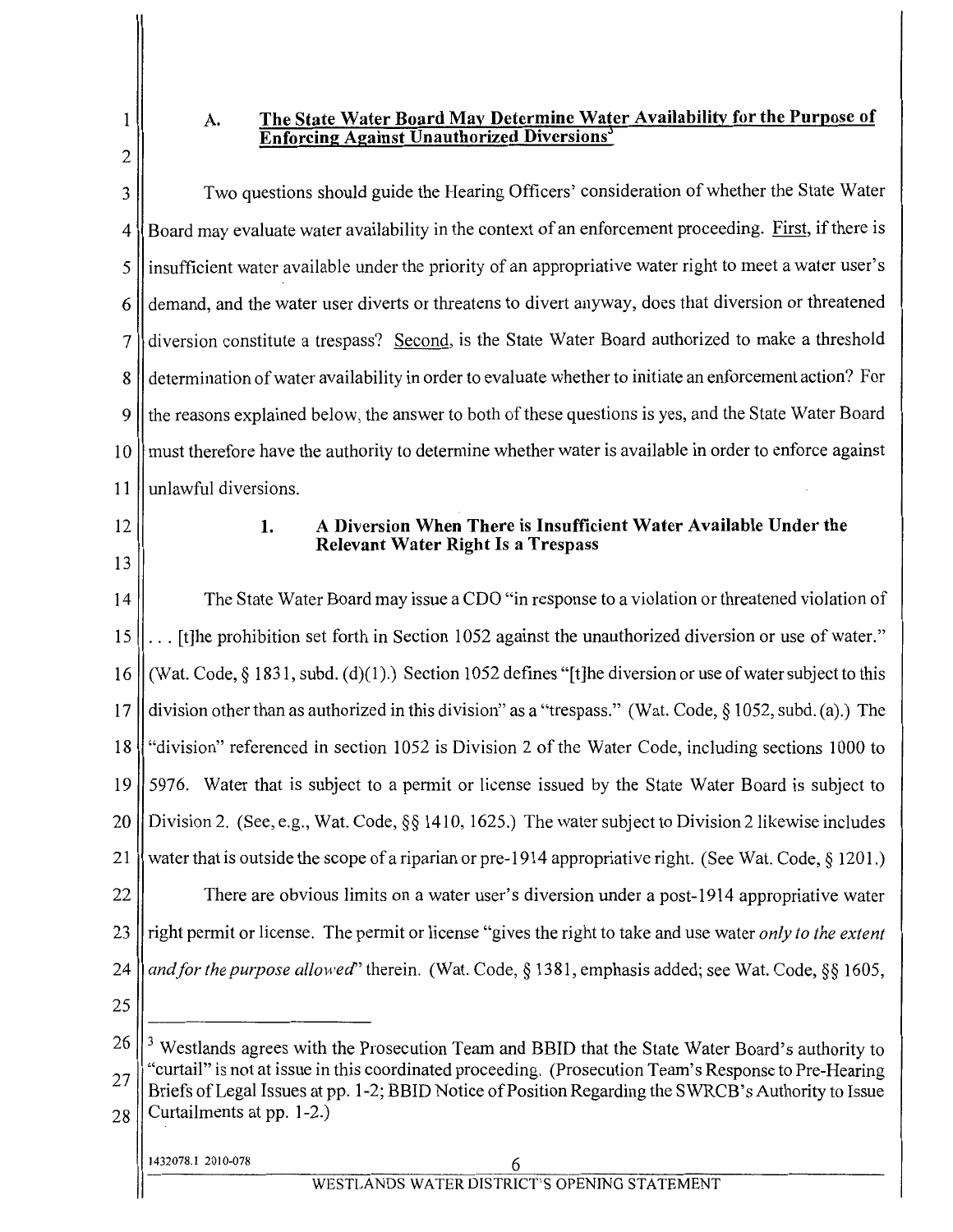161 0.) The permit or license will include a host of details that define the "extent" and "purpose" of 1  $2$  | the diversion available under that permit or license – the amount of water available for diversion, the 3 Source of supply, the season of diversion, the purpose of use, the point of diversion, etc. (Wat. Code, 4 §§ 1301, 1391.) If a water user diverts beyond the extent allowed in the permit or license, e.g. in 5 excess ofthe amount of water *available* for diversion, he or she is making an unauthorized diversion, 6 and therefore committing a trespass.

7 There are also limits on a water user's ability to divert pursuant to a pre-1914 appropriative 8 water right. Most significantly, a pre-1914 water right is limited to a specific amount of water. (See 9 *Mil/view v. SWRCB* (2014) 229 Cal.App.4th 879, 889-90; Hutchins, The California Law of Water 10 Rights at p. 132 [explaining that an appropriative water right attaches to a "definite quantity of 11 water"].) Accordingly, "appropriators may be deprived of all use of water when the supply is short." 12  $\parallel$  (*Id.* at p. 890.) In the same way that a water user who diverts water in excess of the amount available 13 || under his license is committing a trespass, so too is a water user who diverts in excess of the amount 14 | available under a pre-1914 water right committing a trespass.

- 15
- 16

#### **2. A Threshold Determination of Availability is** Necessary **to the State Water Board's Evaluation of Whether to Initiate an Enforcement Action**

17 The Legislature has directed the State Water Board to "take vigorous action to ... prevent the 18 unlawful diversion of water." (Wat. Code,§ 1825.) Thus, the State Water Board has "authority to 19 prevent illegal diversions and to prevent waste or unreasonable use of water, regardless of the basis 20 under which the right is held." *(California Farm Bureau Federation v. SWRCB* (2011) 51 Cal.4th 21 421, 429.) In order to exercise this authority, California courts have confirmed that the State Water 22 Board is able to determine whether a threatened or actual diversion is in fact "unauthorized" or 23 "illegal." In *Young v. State Water Resources Control Board* (2013) 219 Cal.App.4th 397,406, the 24  $\parallel$  court concluded that the State Water Board has the authority "to determine if any person is unlawfully 25 diverting water; to determine whether the diversion and use of water is unauthorized, it is necessary to 26 determine whether the diversion and use that the diverter claims is authorized ..." The court in 27 *Millview,* 229 Cal.App.4th at p. 894, likewise confirmed the State Water Board's authority to 28 determine the proper scope of a claimed pre-1914 appropriative right. The State Water Board's 1432078.1 2010-078 7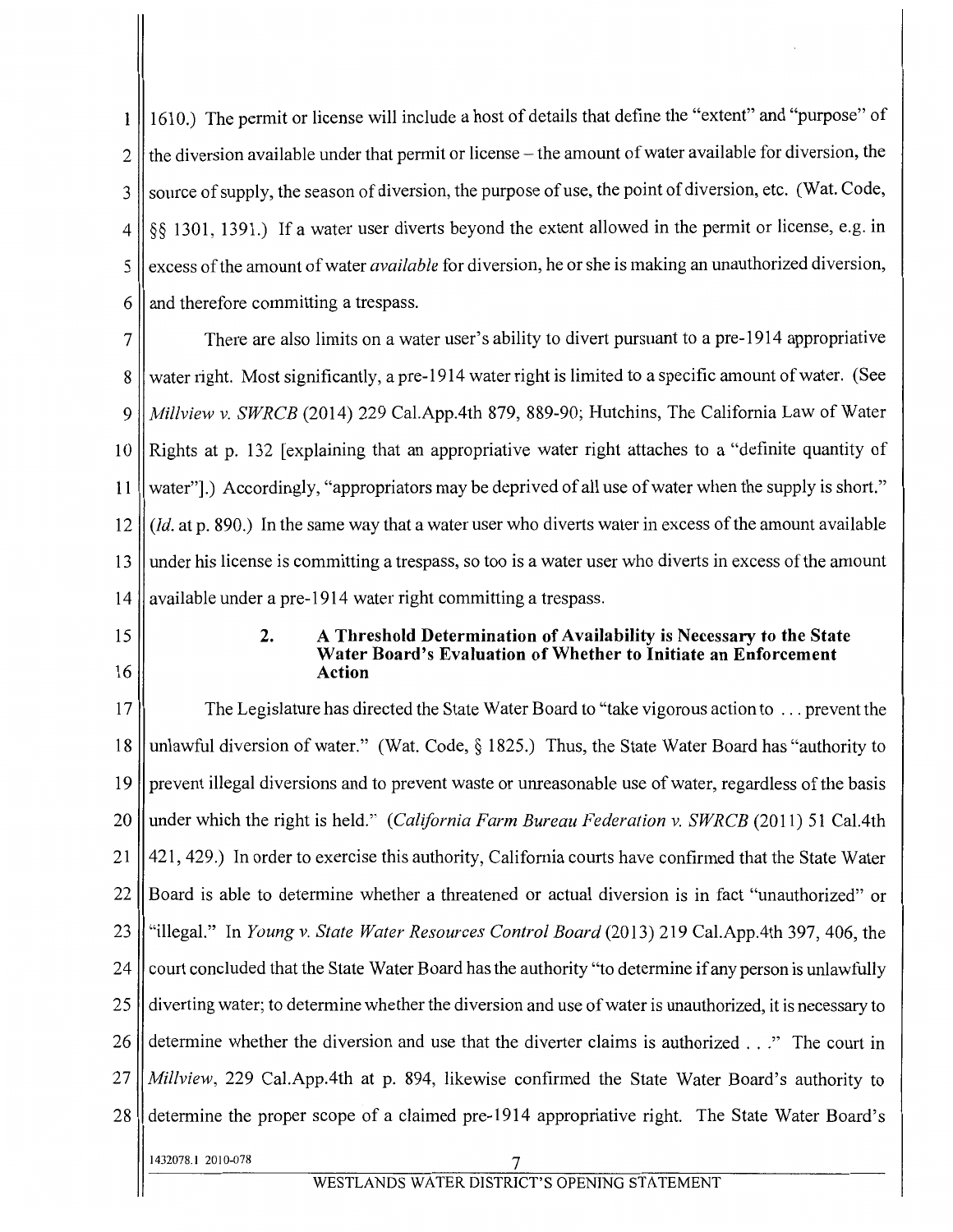1 general investigatory powers support the *Young* and *Millview* courts' conclusions. (Wat. Code, 2 § 1051, subd. (a); see *Young,* 219 Cal.App.4th at p. 405.)

3 The State Water Board has jurisdiction to draw a line between a diversion that is authorized 4 under the claim of right, and a diversion that is unauthorized under the claim of right. This authority 5 || is essential to the State Water Board's satisfaction of its mandate under Water Code section 1825 "to 6 || prevent the unlawful diversion of water." (Wat. Code,  $\S$  1825.)

7 A determination of water availability is a threshold determination to drawing a line between 8 || authorized and unauthorized diversions. If the amount of water from the relevant water source that is 9 || associated with a water right is not available, a water user that diverts notwithstanding unavailability 10 is making an unauthorized diversion. (See *Temescal Water Co. v. Dept. of Public Works* (1955) 44 11 Cal.2d 90, 103-104 [finding the State Water Board's ability to determine whether unappropriated 12 || water exists is a prerequisite to issue a permit for appropriation].) The State Water Board does not  $13$  require some separate, express grant of jurisdiction to be able to evaluate water availability; a 14 determination of water availability is a threshold determination that is the first step in the State 15 Board's enforcement against unauthorized diversions.<sup>4</sup>

- 16
- 17

### **B. Any Water Availability Analysis Performed by the State Water Board Must Enable Effective and Proper Enforcement**

18 Relevant to the WSID Enforcement Action, on May **1,** 2015, the State Water Board issued a 19 Notice ofUnavailability and Curtailment that reflected the State Water Board's "determination that 20 I the existing water available in the Sacramento River and Sacramento-San Joaquin Delta watersheds 21  $\parallel$  [was] insufficient" to meet WSID's demand under License 1381. (WR-1 at  $\P$ [[18-19.) On July 16, 22 2015, the State Water Board issued a draft CDO to WSID, "based on lack of available water supply 23 under the priority of the right." *(Id.* at 135.) As explained above, the State Water Board was within 24 is authority to assess the availability of water under WSID's License 1381. Nothing in the Water 25

 $26 \parallel^4$  Because the State Water Board has existing authority to determine whether water is authorized or  $27$  unauthorized under a claim of right, it was not necessary for the State Water Board to promulgate emergency regulations before making threshold water availability determinations, although that course  $28$  of action was available to the State Water Board. (See Exec. Order B-29-15, WR-25 at  $\parallel$  17.)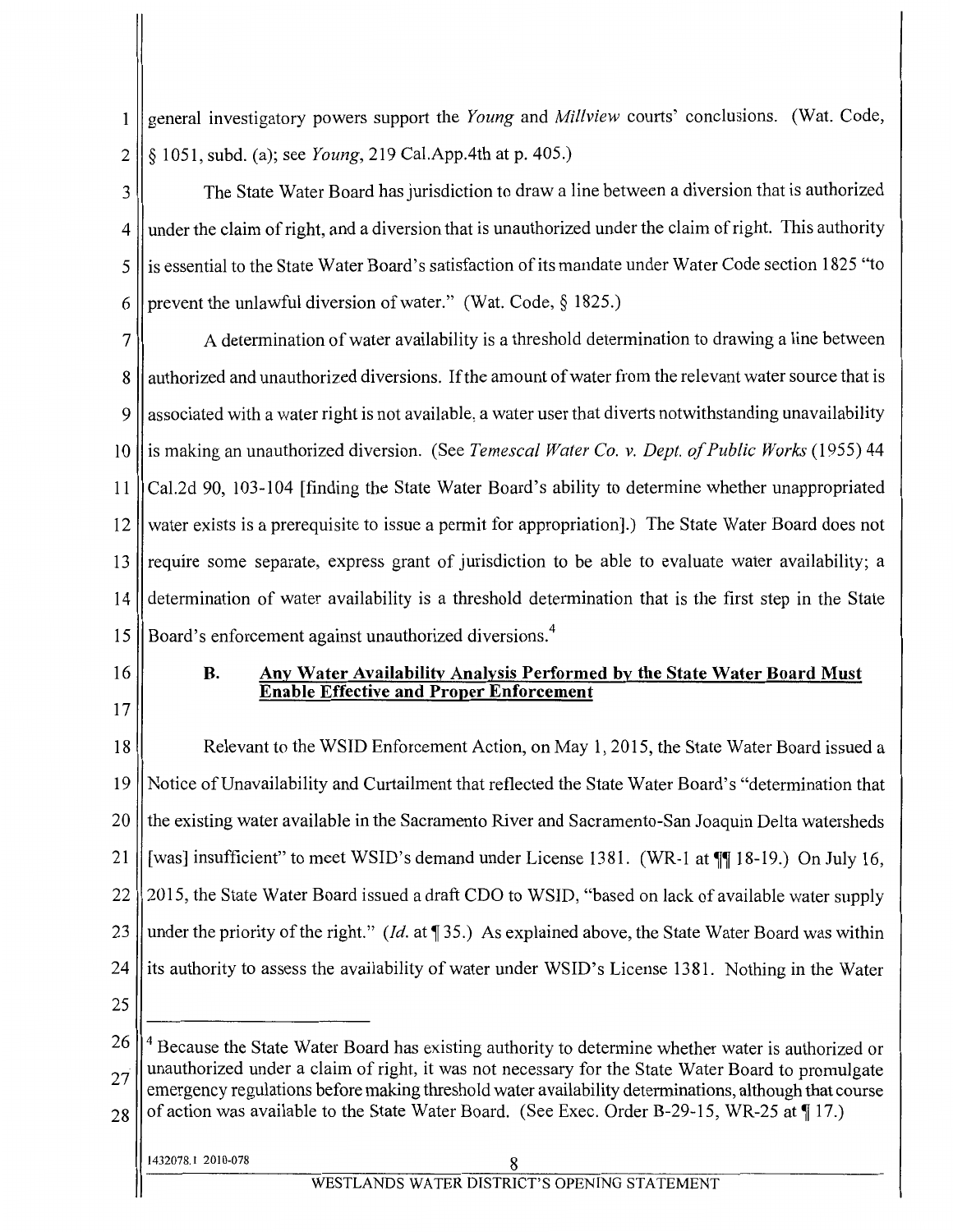1 Code precludes a large-scale investigation or analysis of availability, or requires such an analysis to be  $2 \parallel$  on a water right by water right basis.

3 However, it remains to be determined whether all of the specific decisions and choices that 4 informed the State Water Board's watershed-wide availability analysis with respect to WSID's 5 diversion were the right ones. Some of WSID's criticisms of the State Water Board's methodology  $6$  || may be valid. However, obvious problems with some criticisms warrant special attention. For 7 || example, WSID and Byron-Bethany Irrigation District expert Greg Young criticizes the State Water 8 Board's treatment of San Joaquin River Exchange Contractor ("SJEC") demand, and proposes 9 || adjusting SJEC demands in a manner that increases the supply available to WSID and other water 10 || users by 10 to 30 percent. (See BBID Exh. 392 at  $\P$  16-17; BBID Exh. 389.) This ignores the fact 11 that the State Water Board conducted a without-Project supply and demand analysis; it looked at water 12 Supply and demand that would exist without the CVP and SWP. (See WSID0042 at p. 4.) Without 13 CVP supply, the SJECs would be forced exercise their underlying rights to San Joaquin River water to 14 meet their demand. Although Mr. Young asserts in his rebuttal testimony that SJEC demand would be 15 satisfied by stored supplies, and not full natural flows on the San Joaquin River (BBID Exh. 395 at 16  $\parallel$  **15**), an evaluation that supposes the delivery of stored water without diminishing full natural flow 17 runs a high risk of double-counting water supplies on both the Sacramento and San Joaquin rivers. 18 Mr. Young's proposal is therefore inconsistent with a without-project evaluation of water supply 19 availability; it proposes a hybrid analysis with unclear delineations between the elements of with-and 20 Without-project conditions that are to be considered. In this case, it was proper for the State Water 21 Board to include SJEC demand in its analysis of without-Project demand.

22 | Nevertheless, improvements in the State Water Board's methodology for performing water 23 availability analysis are warranted. It is almost certain that water shortages will continue to plague 24 California; the need for enforcement against unauthorized diversions is not going to disappear anytime 25 soon. More stringent measuring and reporting requirements will help improve the accuracy of 26 demand inputs to future water availability analyses. The State Water Board should seek and 27 || incorporate input from stakeholders to further improve its understanding of demand. As science and 28 data develop, the State Water Board should further improve the accuracy and precision of its water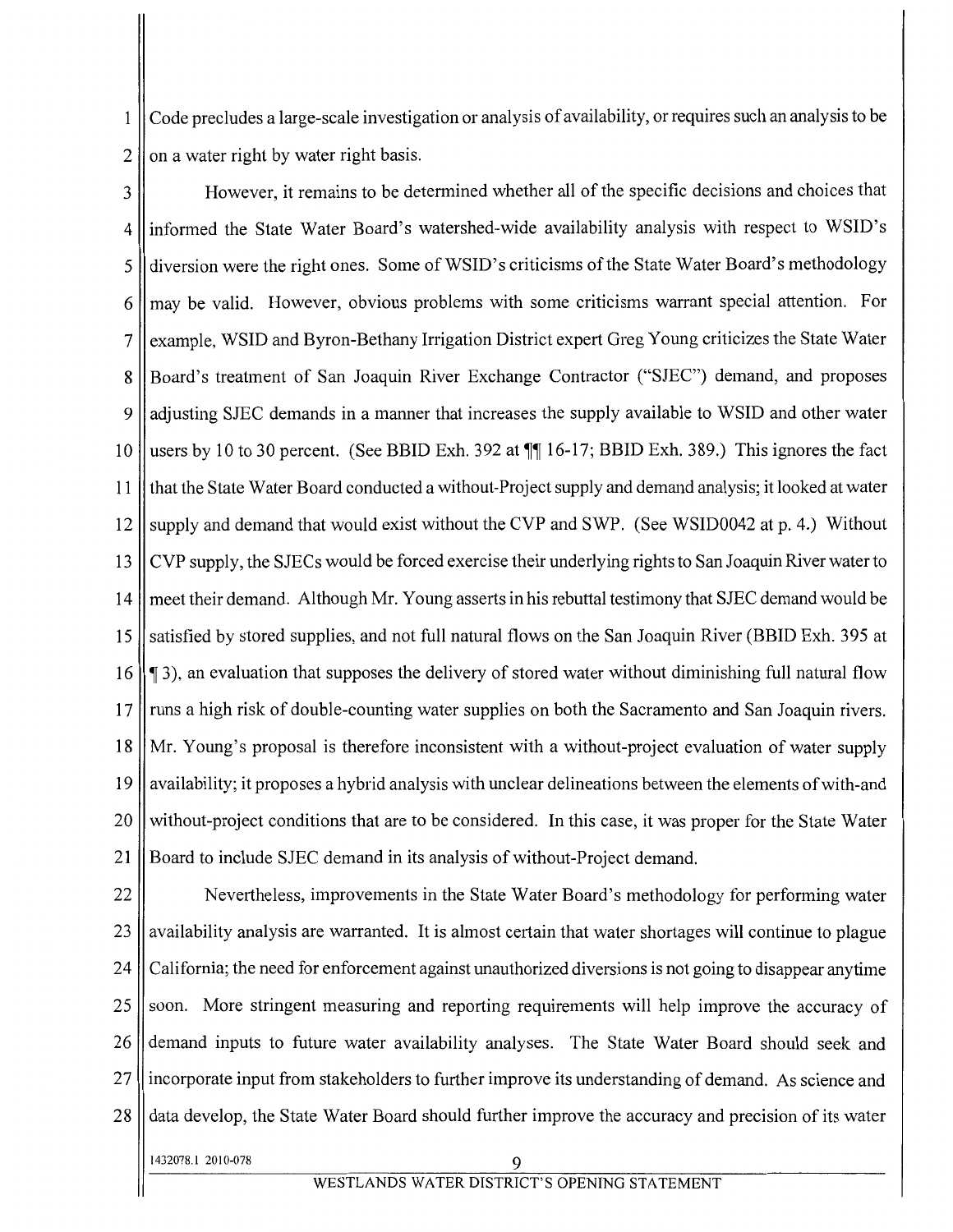| 1              | availability analysis methodology. These steps will improve the actual and perceived legitimacy of<br>future enforcement actions, and therefore equip the State Water Board to effectively and properly |                                                    |  |
|----------------|---------------------------------------------------------------------------------------------------------------------------------------------------------------------------------------------------------|----------------------------------------------------|--|
| $\overline{2}$ | enforce against unauthorized diversions in the future.                                                                                                                                                  |                                                    |  |
| $\mathfrak{Z}$ |                                                                                                                                                                                                         |                                                    |  |
| $\overline{4}$ |                                                                                                                                                                                                         | KRONICK, MOSKOVITZ, TIEDEMANN & GIRARD             |  |
| 5              | Dated: February 29, 2016                                                                                                                                                                                | A Professional Corporation                         |  |
| 6              |                                                                                                                                                                                                         | By:                                                |  |
| 7              |                                                                                                                                                                                                         | Daniel J. O'Hanlon<br>Rebecca R. Akroyd            |  |
| 8<br>9         |                                                                                                                                                                                                         | Attorneys for WESTLANDS WATER DISTRICT             |  |
| 10             |                                                                                                                                                                                                         |                                                    |  |
| 11             |                                                                                                                                                                                                         |                                                    |  |
| 12             |                                                                                                                                                                                                         |                                                    |  |
| 13             |                                                                                                                                                                                                         |                                                    |  |
| 14             |                                                                                                                                                                                                         |                                                    |  |
| 15             |                                                                                                                                                                                                         |                                                    |  |
| 16             |                                                                                                                                                                                                         |                                                    |  |
| 17             |                                                                                                                                                                                                         |                                                    |  |
| 18             |                                                                                                                                                                                                         |                                                    |  |
| 19             |                                                                                                                                                                                                         |                                                    |  |
| 20             |                                                                                                                                                                                                         |                                                    |  |
| 21             |                                                                                                                                                                                                         |                                                    |  |
| 22             |                                                                                                                                                                                                         |                                                    |  |
| 23             |                                                                                                                                                                                                         |                                                    |  |
| 24             |                                                                                                                                                                                                         |                                                    |  |
| 25             |                                                                                                                                                                                                         |                                                    |  |
| 26             |                                                                                                                                                                                                         |                                                    |  |
| 27             |                                                                                                                                                                                                         |                                                    |  |
| 28             |                                                                                                                                                                                                         |                                                    |  |
|                | 1432078.1 2010-078                                                                                                                                                                                      | 10<br>WESTLANDS WATER DISTRICT'S OPENING STATEMENT |  |
|                |                                                                                                                                                                                                         |                                                    |  |

╢

 $\sim$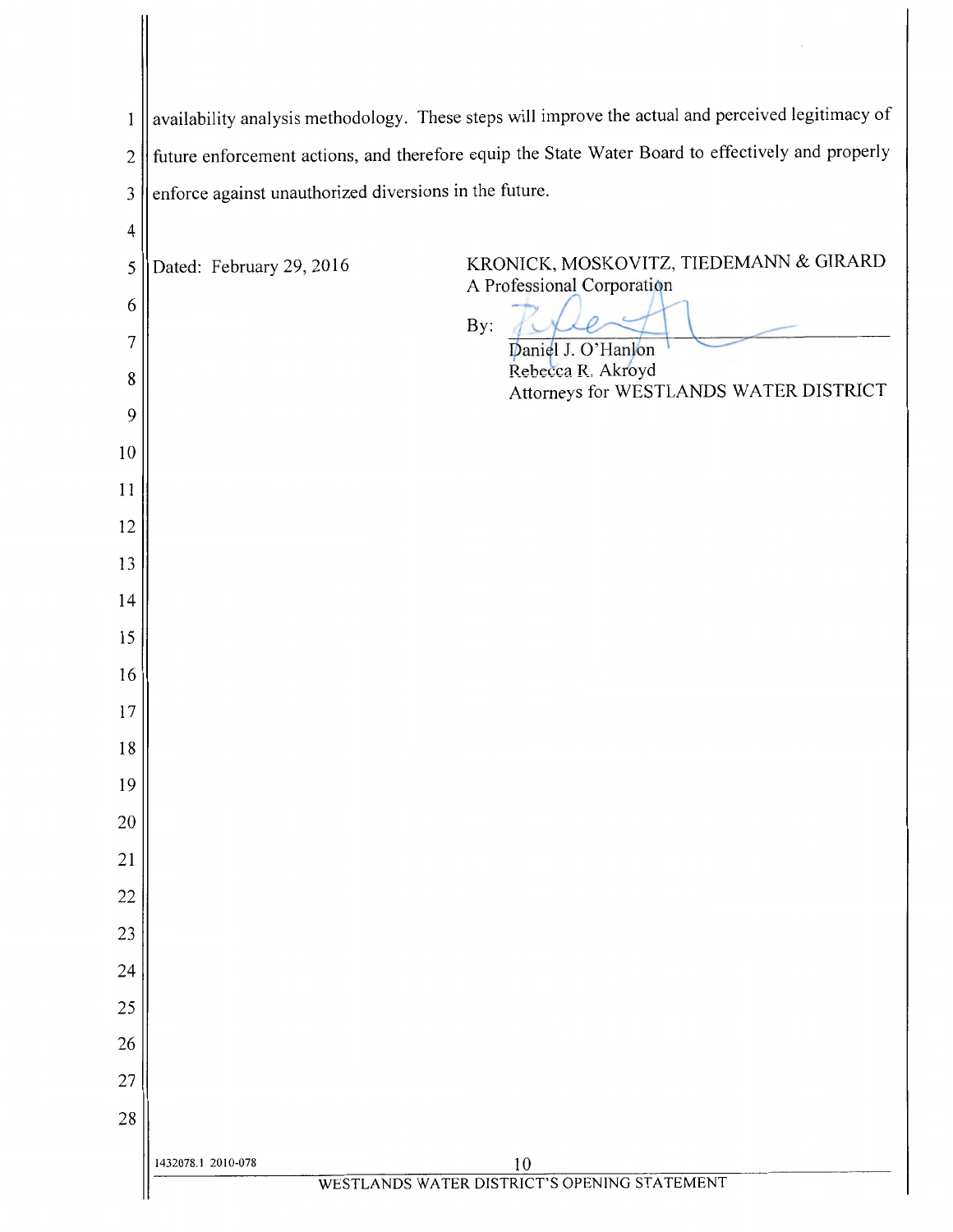| ı                   | <b>PROOF OF SERVICE</b>                                                                                                                                                                                                                                            |  |  |
|---------------------|--------------------------------------------------------------------------------------------------------------------------------------------------------------------------------------------------------------------------------------------------------------------|--|--|
| 2                   | STATE OF CALIFORNIA, COUNTY OF SACRAMENTO                                                                                                                                                                                                                          |  |  |
| 3<br>$\overline{4}$ | At the time of service, I was over 18 years of age and not a party to this action. I am<br>employed in the County of Sacramento, State of California. My business address is 400 Capitol<br>Mall, 27th Floor, Sacramento, CA 95814.                                |  |  |
| 5                   | On February 29, 2016, I served true copies of the following document(s) described as                                                                                                                                                                               |  |  |
| 6                   | WESTLANDS WATER DISTRICT'S OPENING STATEMENT on the interested parties in<br>this action as follows:                                                                                                                                                               |  |  |
| 7                   | <b>SEE ATTACHED SERVICE LIST</b>                                                                                                                                                                                                                                   |  |  |
| 8<br>9              | BY E-MAIL OR ELECTRONIC TRANSMISSION: I caused a copy of the<br>$document(s)$ to be sent from e-mail address sramirez@kmtg.com to the persons at the e-mail<br>addresses listed in the Service List. The document(s) were transmitted at or before 5:00 p.m. I did |  |  |
| 10                  | not receive, within a reasonable time after the transmission, any electronic message or other<br>indication that the transmission was unsuccessful.                                                                                                                |  |  |
| 11                  | I declare under penalty of perjury under the laws of the State of California that the<br>foregoing is true and correct.                                                                                                                                            |  |  |
| 12                  | Executed on February 29, 2016, at Sacramento, California.                                                                                                                                                                                                          |  |  |
| 13                  |                                                                                                                                                                                                                                                                    |  |  |
| 14                  |                                                                                                                                                                                                                                                                    |  |  |
| 15                  | <b>Sherry Ramirez</b>                                                                                                                                                                                                                                              |  |  |
| 16                  |                                                                                                                                                                                                                                                                    |  |  |
| 17                  |                                                                                                                                                                                                                                                                    |  |  |
| 18                  |                                                                                                                                                                                                                                                                    |  |  |
| 19<br>20            |                                                                                                                                                                                                                                                                    |  |  |
| 21                  |                                                                                                                                                                                                                                                                    |  |  |
| 22                  |                                                                                                                                                                                                                                                                    |  |  |
| 23                  |                                                                                                                                                                                                                                                                    |  |  |
| 24                  |                                                                                                                                                                                                                                                                    |  |  |
| 25                  |                                                                                                                                                                                                                                                                    |  |  |
| 26                  |                                                                                                                                                                                                                                                                    |  |  |
| 27                  |                                                                                                                                                                                                                                                                    |  |  |
| 28                  |                                                                                                                                                                                                                                                                    |  |  |
|                     | 1432078.1 2010-078<br>WESTLANDS WATER DISTRICT'S OPENING STATEMENT                                                                                                                                                                                                 |  |  |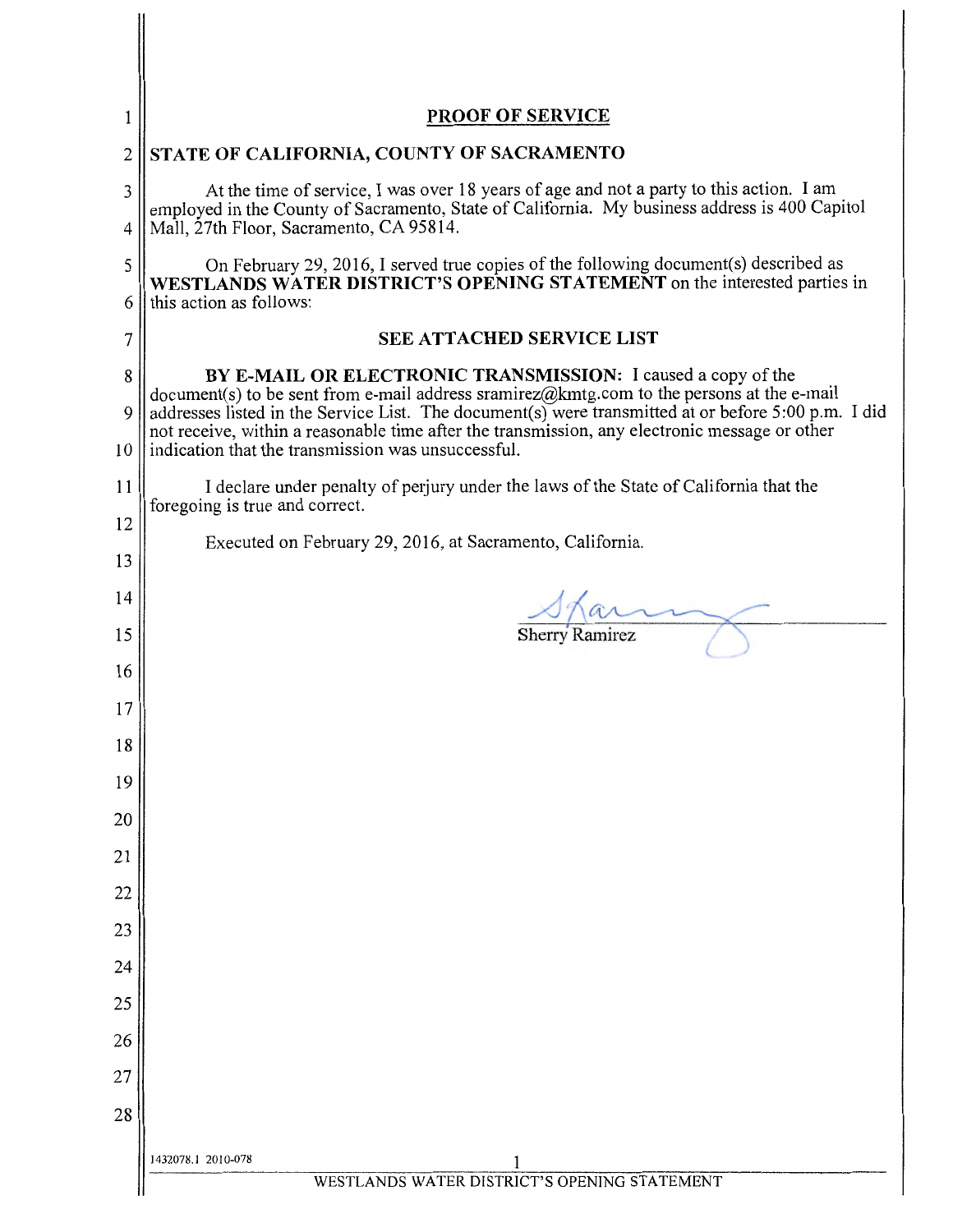| <b>SERVICE LIST</b><br>THE WEST SIDE IRRIGATION DISTRICT CEASE AND DESIST ORDER HEARING |                                                                                    |  |
|-----------------------------------------------------------------------------------------|------------------------------------------------------------------------------------|--|
| <b>DIVISION OF WATER RIGHTS</b>                                                         | THE WEST SIDE IRRIGATION DISTRICT                                                  |  |
| Prosecution Team<br>Andrew Taurianen, Attorney III                                      | Jeanne M. Zolezzi<br>Karna Harrigfeld                                              |  |
| <b>SWRCB Office of Enforcement</b><br>1001 I Street, 16th Floor                         | Janelle Krattiger<br>Herum\Crabtree\Suntag                                         |  |
| Sacramento, CA 95814<br>Andrew.Tauriainen@waterboards.ca.gov                            | 5757 Pacific Ave., Suite 22<br>Stockton, CA 95203                                  |  |
|                                                                                         | jzolezzi@herumcrabtree.com<br>kharrigfeld@herumcrabtree.com                        |  |
|                                                                                         | ikrattiger@herumcrabtree.com                                                       |  |
| <b>STATE WATER CONTRACTORS</b>                                                          | <b>WESTLANDS WATER DISTRICT</b>                                                    |  |
| Stephanie Morris<br>$1121$ L Street, Suite 1050                                         | Daniel J. O'Hanlon<br>Rebecca Akroyd                                               |  |
| Sacramento, CA 95814<br>smorris@swc.org                                                 | Kronick, Moskovitz, Tiedemann & Girard<br>400 Capitol Mall, 27 <sup>th</sup> Floor |  |
|                                                                                         | Sacramento, CA 95814<br>dohanlon@kmtg.com                                          |  |
|                                                                                         | rakroyd@kmtg.com                                                                   |  |
|                                                                                         | Philip Williams of Westlands Water District<br>pwilliams@westlandswater.org        |  |
|                                                                                         |                                                                                    |  |
| SOUTH DELTA WATER AGENCY<br>John Herrick, Esq.                                          | <b>CENTRAL DELTA WATER AGENCY</b><br>Jennifer Spaletta                             |  |
| Dean Ruiz<br>4255 Pacific Ave., Suite 2                                                 | Spaletta Law PC<br>PO Box 2660                                                     |  |
| 17 <sup>1</sup><br>Stockton, CA 95207                                                   | Lodi, CA 95241                                                                     |  |
| jherrlaw@aol.com<br>dean@hprlaw.net                                                     | jennifer@spalettalaw.com                                                           |  |
|                                                                                         | Dante Nomellini and Dante Nomellini, Jr.<br>Nomellini, Grilli & McDaniel           |  |
|                                                                                         | $n$ gmplcs@pacbell.net<br>$d$ antejr@pacbell.net                                   |  |
|                                                                                         |                                                                                    |  |
| <b>CITY AND COUNTY OF SAN</b><br><b>FRANCISCO</b>                                       | SAN JOAQUIN TRIBUTARIES<br><b>AUTHORITY</b>                                        |  |
| Jonathan Knapp<br>Office of the City Attorney                                           | Valerie Kincaid<br>O'Laughlin & Paris                                              |  |
| 1390 market Street, Suite 418<br>San Francisco, CA 94102                                | 2617 K. Street, Suite 100<br>Sacramento, CA 95814                                  |  |
| jonathan.knapp@sfgov.org                                                                | vkincaid@olaughlinparis.com<br>towater@olaughlinparis.com                          |  |
|                                                                                         |                                                                                    |  |
|                                                                                         |                                                                                    |  |
|                                                                                         |                                                                                    |  |

 $\bar{z}$